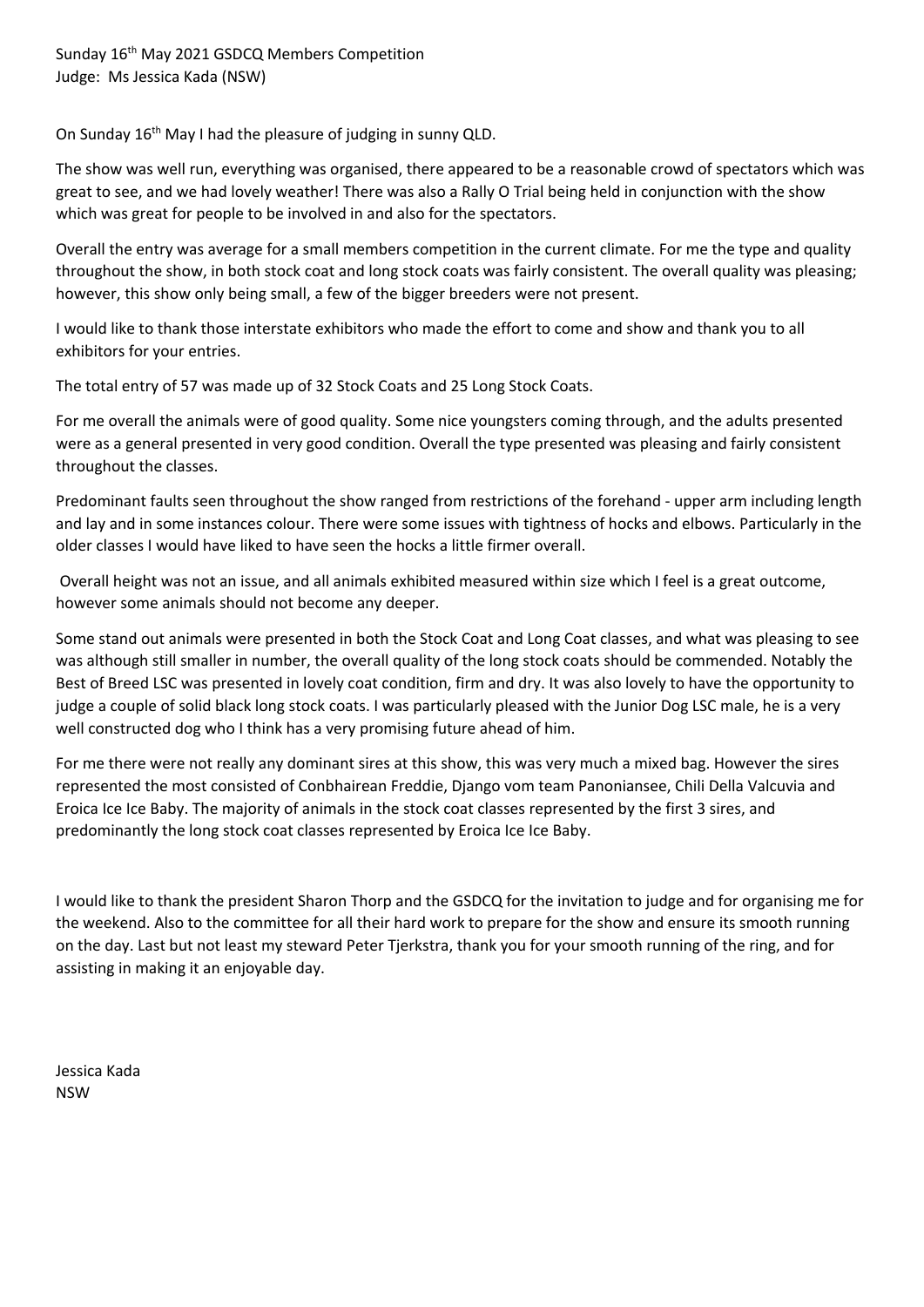German Shepherd Dog (Long Stock Coat) Class 1aBaby Puppy Bitch

- 1 KINGLAND MATILDA LSC Lorraine King \*Chili Della Valcuvia x \*Kingland Sambooka Twist Az 2100557606 09 Dec 2020 VERY PROMISING
- 2 AZINCOURT MISS DIOR Miss C Bird \*Ch. Siobahn Greyt Impact (Ai) x Ch Lindenelm Fancy Tickled Pink 2100558327 27 Jan 2021 VERY PROMISING
- 3 GABMALU HELGA M&R Hornick Cinderhof Vandaal x Gabmalu Echo (Ai) 2100558671 20 Jan 2021 VERY PROMISING
- 4 KINGLAND NICOLETTE MISS K Colquhoun \*Cinderhof Vandaal AZ x \*Kingland Whole Lotta Kayos AZ 2100558996 08 Feb 2021 VERY PROMISING
- 5 GEWALT ROYALE Ms. M Wetzlar Xander Vom Grabfeldgau (Imp Deu) x Gewalt Gambols Gretel 5100123512 07 Feb 2021 VERY PROMISING

#### Class 2aMinor Puppy Bitch

- 1 AMDAK HASHTAG FUDGE ME C Cheffirs Eroica Ice Ice Baby (Ai) x Amdak Fudge Me Sideways 4100345505 18 Sep 2020 VERY PROMISING
- 2 AIMSWAY ALLEE MRS C Cheffirs 400453728 Django Vom Team Panoniansee (Imp Bel) x Aimsway Homespun 2100554353 13 Nov 2020 VERY PROMISING

#### Class 3aPuppy Bitch

1 KAYGARR ESTHER Mr G & K Williams Eroica Ice Ice Baby x Eroica Just Want To Have Fun 4100339708 25 Jul 2020 VERY PROMISING

Class 4a Junior Bitch

1 EROICA NOVA Miss J Bird Miss C Bird Miss K Leonard Hornet Box Dog Ipo2 x Eroica Duchess Of York 5100116338 22 Dec 2019 Height 60cm Depth 27cm. A large strong well coloured female of VG breed type and slightly stretched proportions. VG head and expression with correct planes of the skull and well-formed ears. VG length of neck set slightly erect, high wither, straight back, slightly short but well laid croup, good fore and deep hind quarter angulation, the upper arm could be slightly longer and better angled. Stands not quite correct in front, correct behind where the hocks should be firmer, good underline. Steps correct coming, hocks should be firmer going. Displays balanced far-reaching movement with powerful hind quarter drive whilst maintaining a high wither and a firm top line. Shown out of coat. VERY GOOD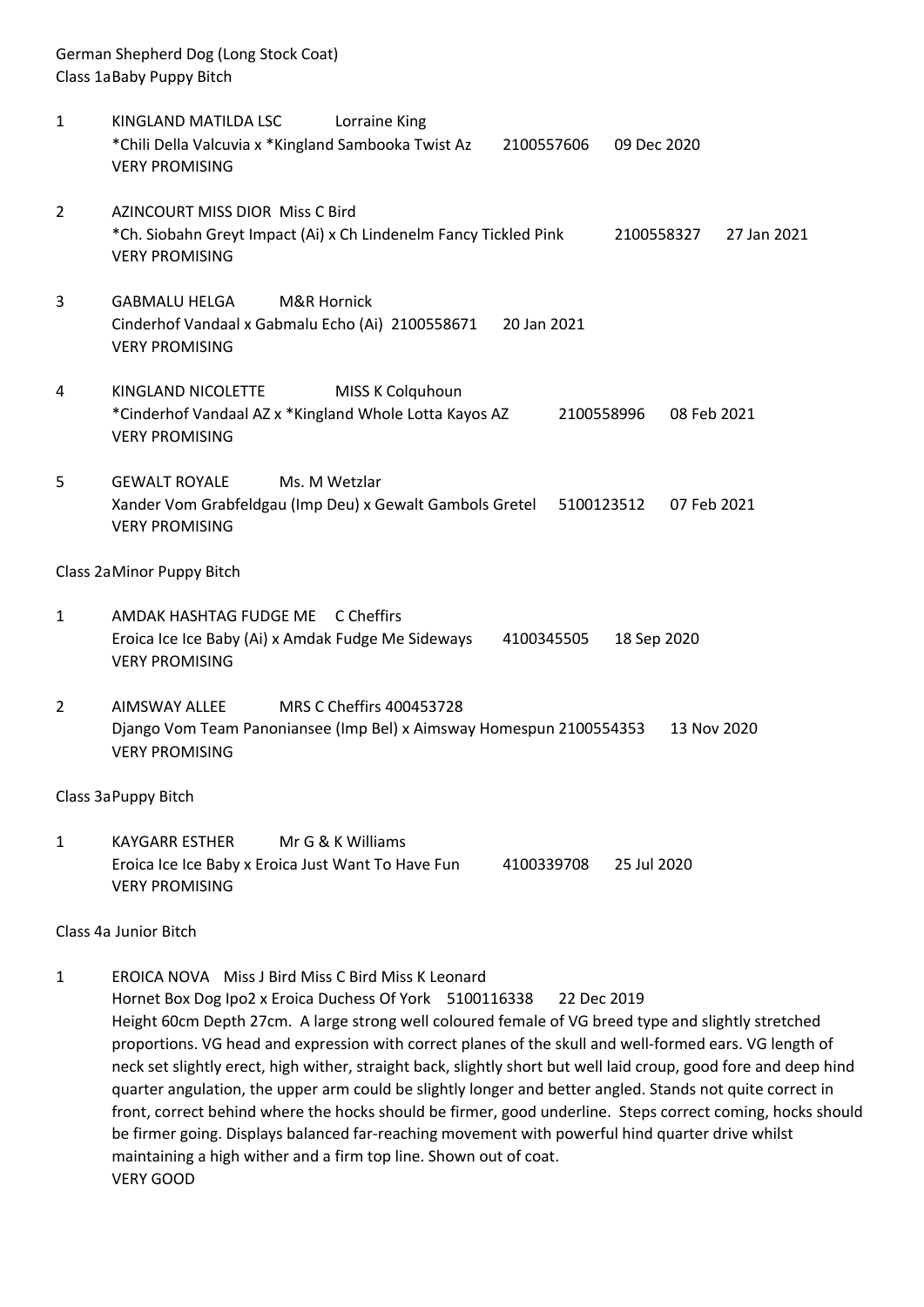# 2 GABMALU FISKA AZ R & M Hornick

# Cinderhof Vandaal x Gabmalu Cinda 2100532687 23 Dec 2019

Height 60cm Depth 25cm. A large, strong yet feminine female of VG type and correct proportions, VG head and expression, medium eye. Good length and angle of the neck, high wither, firm back, well moulded croup of good length, good fore and VG hind quarter angulation. The upper arm whilst of good length should be better angled, slightly short under chest. The lower thigh could be slightly longer. Stands correct front and rear, steps correct coming and going, elbows yet to firm. During movement displays VG sequence of steps, with good reach and VG hind quarter drive whilst maintaining her top line at all speeds. Ideally the forehand reach could be freer.

VERY GOOD

## 3 LETTLAND EPIC EDITION AZ Mr B & D Houghton

Eroica Ice Ice Baby x Ch Beautrae Xtreme Envy 4100329869 27 Nov 2019 Height 58.5cm Depth 23cm. Well above medium size, strong, richly pigmented female of VG type, good head and expression with desired dark masking and pronounced stop. Level wither, firm back, slightly short but well laid croup, good fore and VG hind angulation, the upper arm whilst well angled, should be slightly longer. Stands correct front and rear, steps correct coming and going, hock joints should be firmer, elbows yet to tighten. Displays balanced movement with VG reach and hind quarter drive whilst maintaining her level top line.

VERY GOOD

## 4 BRONBOREO ONE RIGHT THING A'Z Mrs K O'Brien

Ch. Kelinpark Helluva Rebel x Seigen Soda Pop 6100121110 01 Jan 2020 Height 59.5cm Depth 27cm. Well above medium size, medium strong, richly pigmented sable female of VG type. Good head and expression, dark eye, slight roman nose. Level wither, straight back, slightly short but well laid croup, good fore and hind quarter angulation, the upper arm should be longer and better angled, good length of under chest, stands correct front and rear. Steps correct coming and going, during movement displays good sequence of steps, ideally both the reach and drive should be more effective. VERY GOOD

Class 5a Intermediate Bitch

## 1 ALEZAN OPHIRA Mr R Clarke

Turbo Vom Casselswald Ger Bh Schh3 Ht (Imp Deu) x Alezan Inca 2100527712 01 Oct 2019 Height 60 cm Chest 26cm, damaged canine top left. Large, medium strong female of good type, good head and expression, medium eye, desired dark mask and well set ears. The underjaw could be stronger. Slightly short neck, level wither, slight rise over the back, good length and lay of the croup, good fore and hind quarter angulation, the upper arm could be longer and better angled. Good under-chest development, stands not quite correct in front, correct behind. Steps correct coming and going, Displays good sequence of steps, ideally both the reach and drive should be more effective. During movement maintains her top line and carries her tail with a slight curl. VERY GOOD

## Class 11a Open Bitch

1 EROICA JUST WANT TO HAVE FUN AI AZ BSC Mrs K Williams & Mrs C Leonard Willas Vom Aurelisbrandt x Ch Vladimir Glam I Am 5100106045 03 May 2018 Height 61cm Depth 29cm. Very large, strong female of VG type, and correct proportions. VG head and expression, medium eye, ideally the stop could be more pronounced, good length of neck angled into a high wither, firm straight back, good length and lay of the croup. VG fore and hind quarter angulation, the upper arm whilst well angled could be slightly longer. Stands correct in front, good length of under chest, VG fore chest development. She should not become any deeper.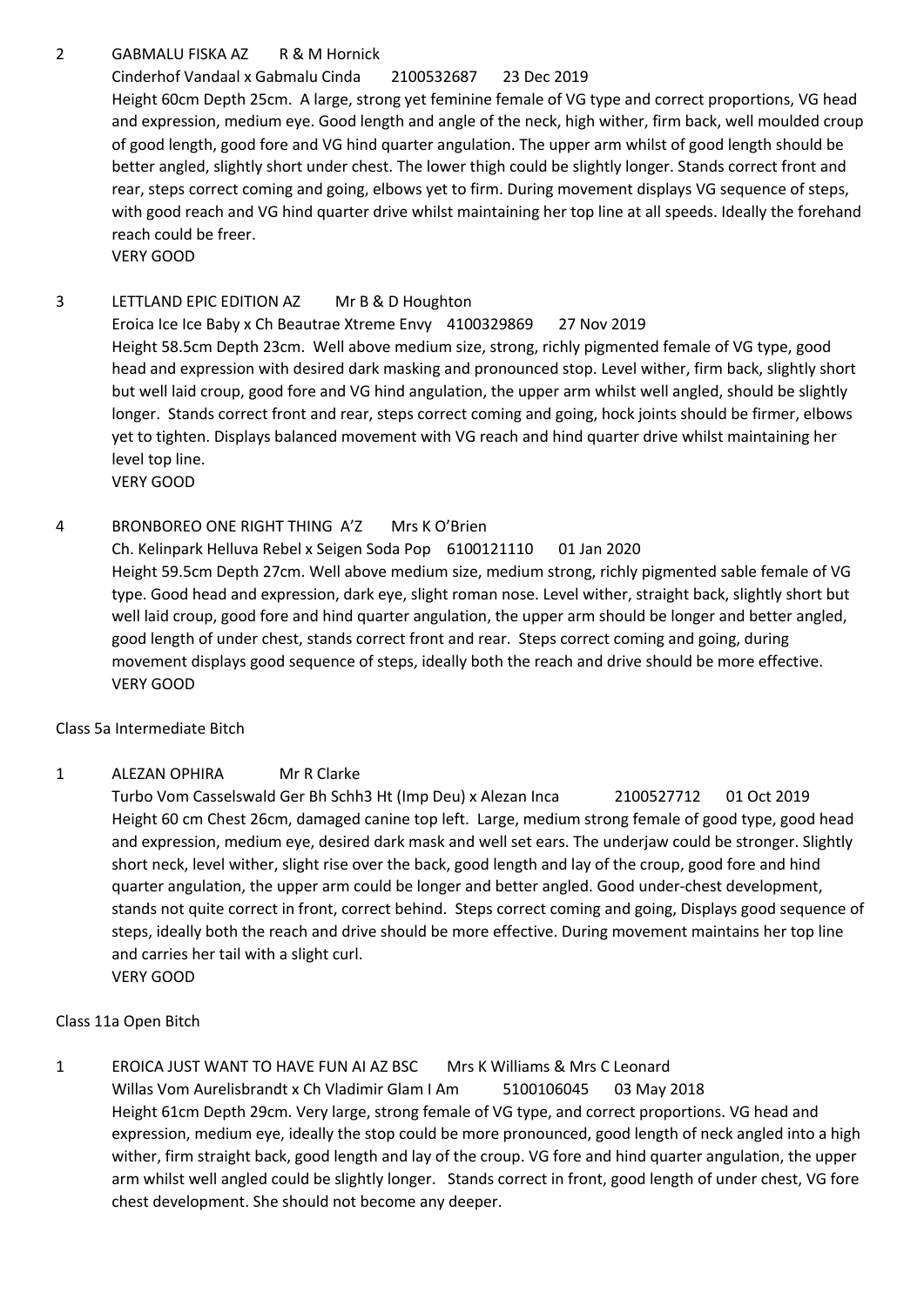Stands correct front and rear, steps correct coming and going, hock joints should be firmer. During movement displays harmonious far-reaching gait with VG sequence of steps and VG hind quarter drive, whilst maintaining her top line at all phases. EXCELLENT

#### 2 CH. \*ASTASIA VITARNI 'A' 'Z' BSCL Mrs Samantha Jones

Xaro Von Der Plassenburg (Imp Deu) x Awesamshep Brandy 'A' 'Z' Bscl1 4100254433 14 Jan 2015 Height 61cm Depth 27cm. Double P1 upper right. Very large, strong female of VG type and balanced proportions, well coloured, VG head and expression with good eye and well-placed ears, good length of neck, high wither, firm back, slightly short steep croup. Good fore and VG hind quarter angulation, ideally the upper arm could be longer and better angled. Slightly short under chest, stands correct in front, correct behind the hocks should be firmer. Presents a lovely picture in stance. Steps correct coming and going, hocks should be firmer, elbows should be tighter. During movement presents good sequence of steps whilst maintaining a high wither and a firm top line, ideally the reach could be freer and more effective. EXCELLENT

#### 3 KUIRAU OLIVIA Mrs Chris Cheffirs

Djambo Vom Fichtenschlag x Kuirau Chakira 2100488461 21 Dec 2017 Height 58cm Depth 25cm. Above medium size, medium strong, well coloured expressive female, of good type and slightly elongated proportions. Good head and expression, medium eye, dark mask, slightly dish faced in profile. Ears could be set slightly more correct. Slightly short but well angled neck, level wither, firm back, slightly short but well laid croup, good fore and VG hind quarter angulation, stands not quite correct in front, correct from behind. Steps correct coming, slightly narrow going, hocks should be firmer. During movement displays good sequence of steps, ideally both the reach and drive could be more effective, would like to see her maintain her wither a little better during movement. EXCELLENT

- **Best Bitch** EROICA JUST WANT TO HAVE FUN AI AZ BSC Mrs K Williams & Mrs C Leonard Willas Vom Aurelisbrandt x Ch Vladimir Glam I Am 5100106045 03 May 2018
- **Reserve** CH. \*ASTASIA VITARNI 'A' 'Z' BSCL Mrs Samantha Jones Xaro Von Der Plassenburg (Imp Deu) x Awesamshep Brandy 'A' 'Z' Bscl1 4100254433 14 Jan 2015

Class 1 Baby Puppy Dog

1 GABMALU HENDRIX Mr R Clarke Cinderhof Vandaal x Gabmalu Echo 2100558666 20 Jan 2021 VERY PROMISING

Class 2 Minor Puppy Dog

1 LETTLAND HARJU Mr B & D Houghton Wunderstern Elmezzi x Ch. Beautrae Xtreme Envy 4100346795 12 Nov 2020 VERY PROMISING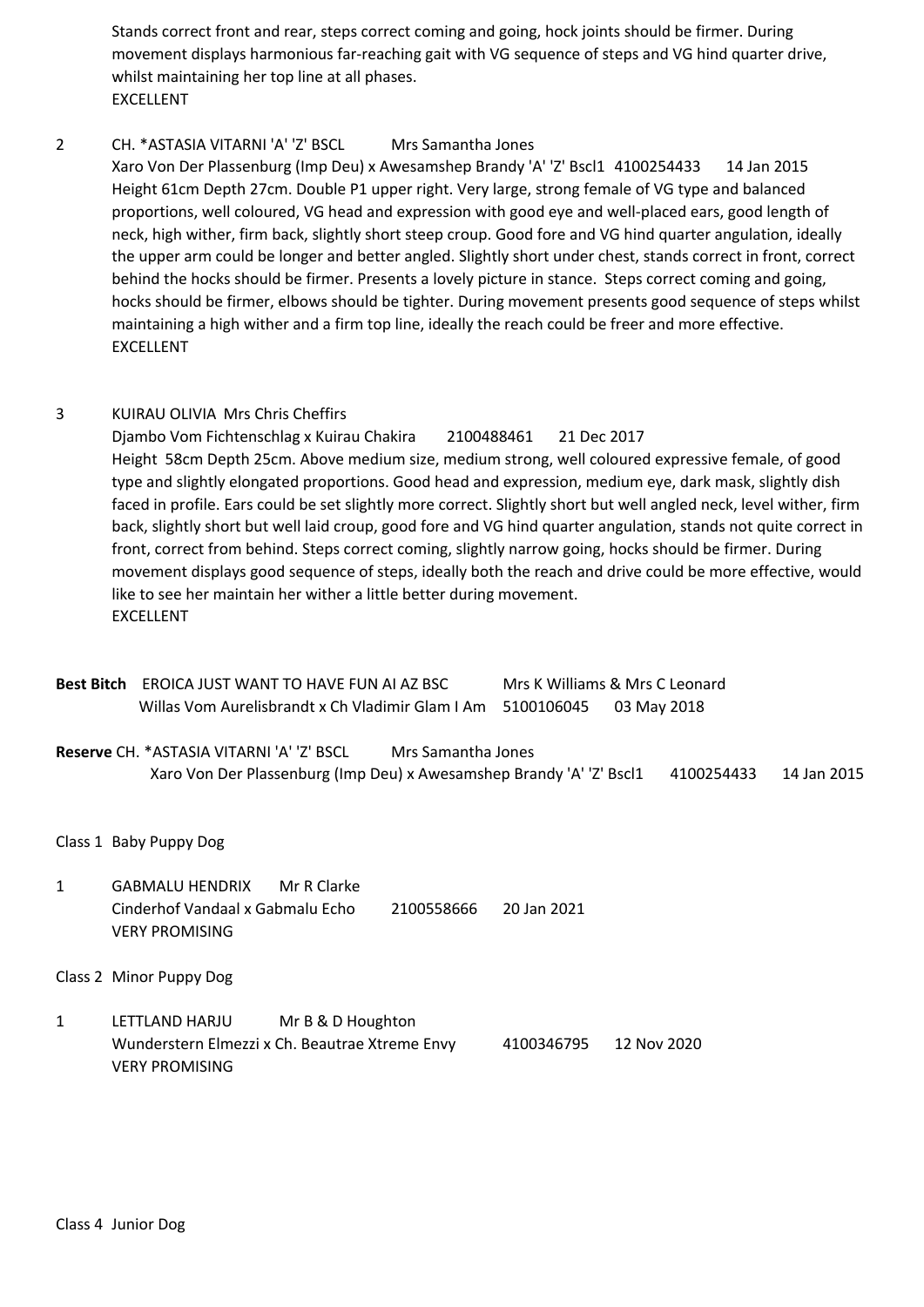## 1 LETTLAND FLINT (AI) AZ Mr B & D Houghton

Wunderstern Elmezzi x Lettland Althea Bright Sky 4100333569 02 Feb 2020

Height 65cm Depth 28cm. Large strong, solid black male of VG type, masculine head and expression, correct planes of the skull, slightly large but well set ears. Good length of neck, high wither, firm back, slightly short but well laid croup, good fore and VG hind quarter angulation, the upper arm could be slightly longer and better angled. Good forechest development for his age, just slightly short in under chest. Stands not quite correct in front, slightly wide behind, good spring of rib. Steps correct coming and going, elbows yet to firm. The coat on the rear legs and under the elbows is of lighter colour. Displays VG sequence of steps with far reaching movement and VG hind quarter drive whilst maintaining a high wither and a firm top line, presents a very good picture in both stance and movement. Overall a very nice dog. VERY GOOD

Class 5 Intermediate Dog

# 1 KINGLAND JESTER AZ Lorraine King

\*Cinderhof Vandaal Az x Kingland Whole Lotta Kayos Az 2100524175 30 Jun 2019 Height 64cm. Depth 28cm. Well above medium size, strong, richly pigmented male of VG type and correct proportions. Masculine head and expression with desired dark mask, medium eye, well set ears. Level wither, firm back, slightly short steep croup, good fore and VG hind angulation, the upper arm whilst well angled should be longer. Slightly short under chest, good fore chest development for his age, stands correct in front and behind. Steps correct coming and going, elbows yet to firm. During movement, maintains a high wither and firm topline. The forereach is restricted causing the front to elevate during movement, shows VG hind quarter drive. Presented in commendable coat condition. VERY GOOD

## Class 11 Open Dog

# 1 EROICA ICE ICE BABY AZ BSC Mrs K Williams & Mrs C Leonard

Grisu Vom Frankengold Ipo 2 x Ch. Eroica Coco Chanel 5100102740 28 Oct 2017 Height 64cm Depth 29cm. Well above medium size, strong, well-proportioned male of VG type, very well pigmented, presented in lovely condition. VG head and expression, alert, desired dark masking, ideally the under jaw could be slightly stronger. Well-formed well set ears, VG length and angle of the neck, commendable mane and coat, high wither, firm back, slightly short but well moulded croup. Good fore and VG hind quarter angulation, ideally the lower thigh could be slightly longer. The upper arm could be slightly longer and better angled, stands correct in front and rear, very good fore and under chest development, well sprung rib. Steps correct coming and going, presented in dry and firm condition. Displays harmonious movement with VG reach and hind quarter drive whilst maintaining a firm top line and high wither at all phases of the gait, presents a lovely picture in both stance and movement. EXCELLENT

# 2 \*CINDERHOF VANDAAL AZ R Hornick

# Conbhairean Freddie x Freemont Hot Stuff 2100478612 20 May 2017

Height 65.5cm Depth 29cm. Very large, strong, expressive male of VG type, and balanced proportions, masculine head and expression, medium eye, dark mask, well set ears, good length of neck set slightly erect. High wither, firm back, slightly short slightly steep croup, good fore and VG hind quarter angulation, the upper arm should be longer and better angled, ideally the under chest should be longer. Stands correct in front, not quiet correct behind. Praiseworthy muscular thighs, good length of lower thigh, steps slightly wide going, correct coming, elbows should be firmer. Ideally the saddle could be darker throughout the back line. During movement displays VG sequence of steps, with very good hindquarter drive. Ideally the reach could be more effective. Maintains a high wither and firm back. EXCELLENT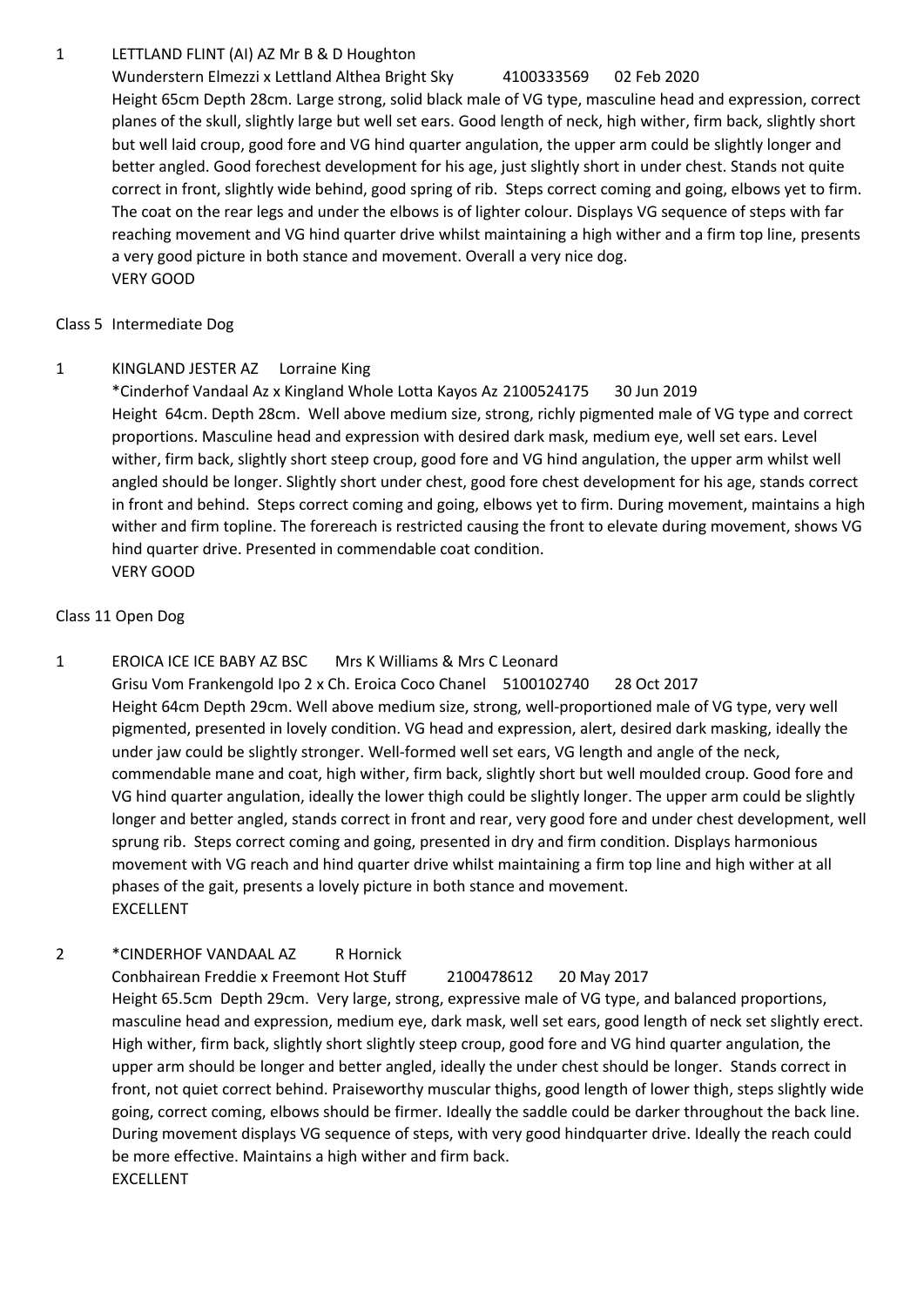| <b>Best Dog</b> | EROICA ICE ICE BABY AZ BSC<br>Mrs K Williams & Mrs C Leonard<br>Grisu Vom Frankengold Ipo 2 x Ch. Eroica Coco Chanel 5100102740<br>28 Oct 2017                                                     |  |  |  |  |  |
|-----------------|----------------------------------------------------------------------------------------------------------------------------------------------------------------------------------------------------|--|--|--|--|--|
| Reserve         | *CINDERHOF VANDAAL AZ<br>R Hornick<br>Conbhairean Freddie x Freemont Hot Stuff<br>20 May 2017<br>2100478612                                                                                        |  |  |  |  |  |
|                 | <b>German Shepherd Dog</b><br>Class 1aBaby Puppy Bitch                                                                                                                                             |  |  |  |  |  |
| $\mathbf{1}$    | <b>CASTASTAR PANDORA Mrs A Doyle</b><br>Chili Della Valcuvia (Imp Ity) x Castastar Incantation 'A"z' Bsc<br>15 Dec 2020<br>4100347474<br><b>VERY PROMISING</b>                                     |  |  |  |  |  |
| $\overline{2}$  | <b>ALMARJO SUNNIE</b><br>Mrs S Pickering<br>Django Vom Team Panoiansee x Amberg Effie 4100348108<br>15 Dec 2020<br><b>VERY PROMISING</b>                                                           |  |  |  |  |  |
|                 | Class 2a Minor Puppy Bitch                                                                                                                                                                         |  |  |  |  |  |
| 1               | Mrs. Debra Okeefe<br><b>DEBBAR OPHELIA</b><br>Xander Vom Grabfeldgau (Imp Deu) x Aust Ch.Debbar Hermione 'A"Z'<br>4100345411<br>15 Nov 2020<br><b>VERY PROMISING</b>                               |  |  |  |  |  |
| 2               | <b>CINDERHOF ROMAA</b><br>Jo Cathie<br>Chili Della Valcuvia x Vanland Ava<br>2100549974<br>05 Oct 2020<br><b>VERY PROMISING</b>                                                                    |  |  |  |  |  |
| 3               | ASTASIA WHILLO (AI)<br>Mrs. Brenda & Mr. Peter Hersant<br>*Xander Vom Grabfeldgau Ipg 2 A Normal Ed Normal(Imp Deu.) x *Astasia Darya A Z<br>26<br>4100347433<br>Oct 2020<br><b>VERY PROMISING</b> |  |  |  |  |  |
|                 | Class 3a Puppy Bitch                                                                                                                                                                               |  |  |  |  |  |
| $\mathbf{1}$    | CASTASTAR OLEANDER Mrs D O'keefe<br>Uk Ch. Conbhairean Freddie (Imp Uk) Ipo2 x Debbar Isabella<br>24 Aug 2020<br>4100341469<br><b>VERY PROMISING</b>                                               |  |  |  |  |  |
| $\overline{2}$  | <b>FREINHAUF LILITH</b><br>Ms J Cathie, Mr K and Mrs R Knuckey<br>Conbhairean Freddie x Freinhauf Firefly Zoe<br>6100123470<br>17 May 2020<br><b>VERY PROMISING</b>                                |  |  |  |  |  |
| 3               | ALMARJO ANOTHER SHOCK<br>Miss A ward<br>Jaci'S Style Einstein (Imp Deu) x Amberg Effie<br>4100337683<br>14 Jun 2020<br><b>VERY PROMISING</b>                                                       |  |  |  |  |  |
| 4               | KOMATZU DI VA CHYKA Jacqueline Redmond<br>Conbhairean Freddie x Ambala Funky Paris<br>08 Aug 2020<br>4100340959<br><b>VERY PROMISING</b>                                                           |  |  |  |  |  |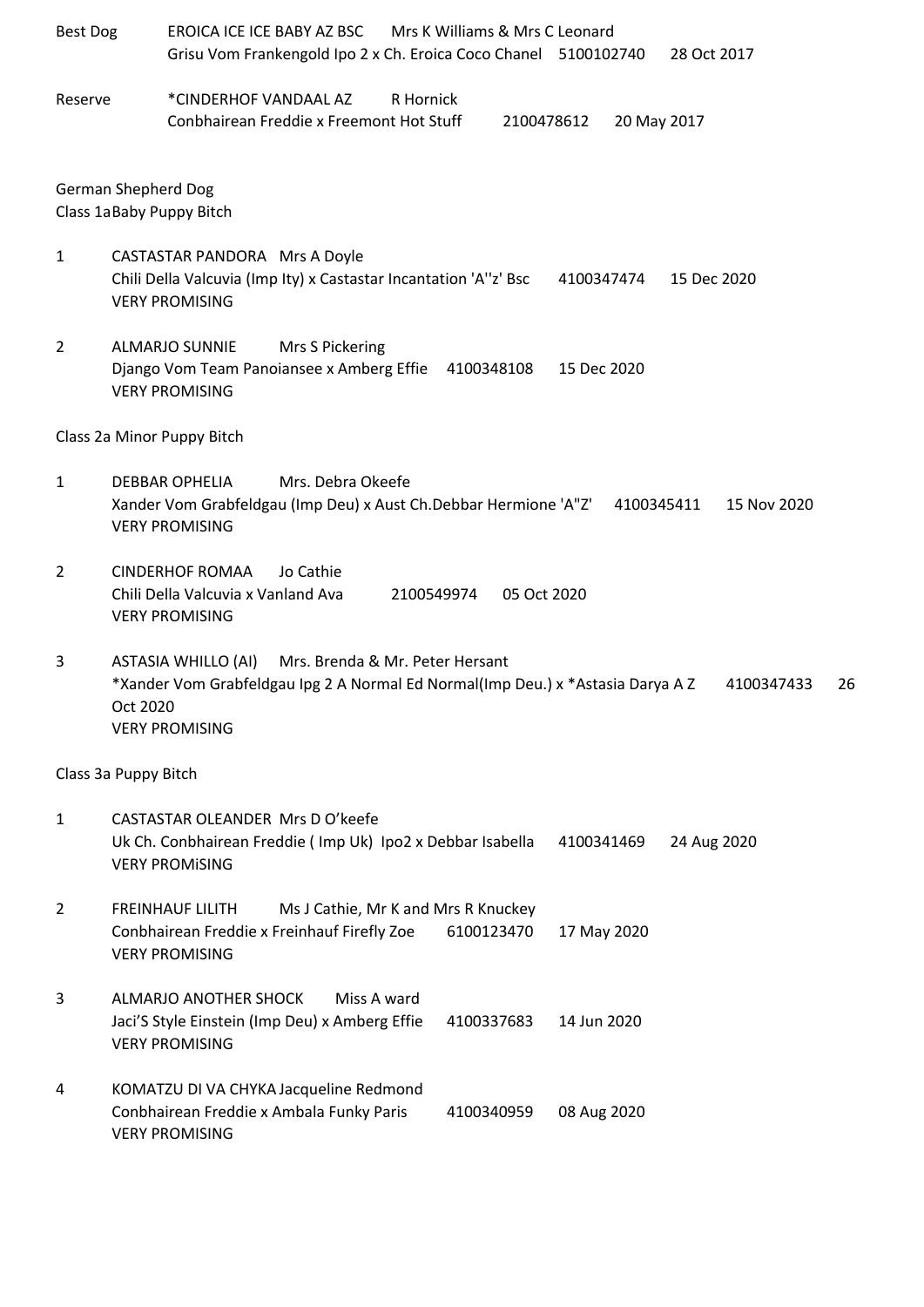Class 4a Junior Bitch

## 1 GRANDSPY INTENTIONALLY EVIL J King

Kantenna Alejandro x Grandspy Evil Intentions 4100333448 26 Feb 2020 Height 59cm Depth 27cm. Above medium size, medium strong bitch of good type and correct proportions. VG head and expression, desired dark eye, correct planes of the skull. Level wither, firm back, good length and lay of the croup. Good fore and VG hind quarter angulation, the upper arm whilst well angled could ideally be longer. Good under chest and fore chest development for her age. Stands correct in front, nice long running bones, correct behind. Steps correct coming and going. During movement shows VG sequence of steps whilst maintaining a level top line, ideally both the reach and drive should be more effective, and I would like to see her just a little more animated overall. VERY GOOD

Class 5a Intermediate Bitch

## 1 \*KELINPARK SKITTLE A Z L A Gregor

\*Uk Ch Conbhairean Freddie (Imp Uk) x \*Kelinpark Nutella Az 2100521962 09 Jun 2019 Height 59.5cm Depth 27cm. Well above medium size, medium strong, well coloured and correctly proportioned Bitch of VG type, VG head and expression, well set ears, correct planes of the skull, the stop should be more defined. Good length of neck, high wither, firm straight back, slightly short but very well laid croup, good fore and VG hind quarter angulation. The upper arm should be longer and better angled, slightly short in under chest. Stands correct in front and behind, steps correct coming and slightly narrow going with good firmness of hocks. During movement displays VG sequence of steps and very good hindquarter drive, whilst maintaining a high wither and a firm top line, ideally the reach could be more expansive. Shown out of coat today, presented in dry and firm condition, presents a pleasing picture in stance. VERY GOOD

## 2 KTIQUE ROYALE AZ Ms M. Wetzlar

Rudy V Haus Edmond Ger. Ad. Ger.Bh.Ipo L (Imp Swe) x Ch. Freevale Drop Dead Gorgeous 4100325625 03 Sep 2019

Height 58cm Depth 27cm. Above medium size, strong substantial, well coloured female of good type, just slightly elongated in proportions. Good head and expression, medium eye, slightly lowset ears, slight roman nose in profile. Good length of neck, well-muscled, high wither, firm back, croup is of good length but set slightly flat. Good fore and VG hind quarter angulation, VG length and lay of the upper arm, good under chest development for her age. Stands correct in front, correct behind, stands with a slightly erect neck, pasterns should be firmer. Steps correct coming and going, hocks should be firmer, during movement displays VG sequence of steps with VG reach. Ideally the hind quarter drive should be more effective. Maintains her top line at all speeds. VERY GOOD

Class 11a Open Bitch

## 1 \*CINDERHOF ITALIAA AZ L Cathie & K Zimmerle

Macho Vom Lamorak x \*Freinhauf Havoc Az 2100506466 29 Sep 2018 Height 61.5cm Depth 27.5. Very large, medium strong, feminine, well coloured female of VG type, presents a pleasing picture in stance. Feminine head and expression, dark eye, slightly large ears. Good length of neck, high wither, firm back, slightly short slightly steep croup. Good fore and VG hind angulation, the upper arm should be slightly longer and better angled, commendable underline, good fore chest development for her age. Stands correct in front, straight clean running bones, stands correct behind. Steps correct coming and going, hocks should be firmer, elbows should be tighter. Displays harmonious farreaching movement with VG hind quarter drive, she covers the ground with ease, maintaining a high wither and firm back at all times. Presented in very good, firm and dry condition. EXCELLENT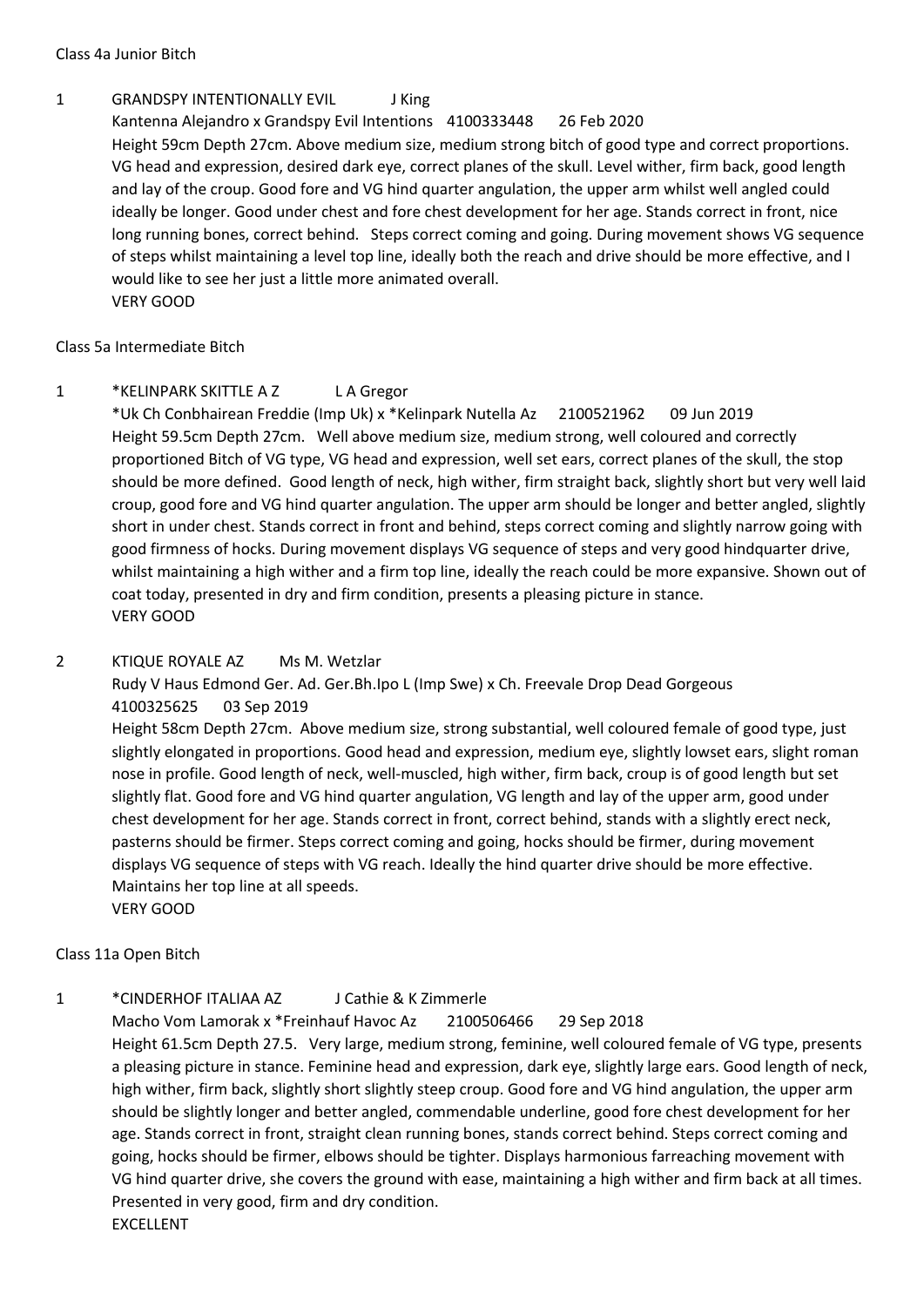#### 2 \*ASTASIA DARYA A Z Mrs. B. & Mr. P. Hersant

# \*Ch. Xaro Von Der Plassenburg A Normal Ed Normal Ipo2 H-Neg. (Imp. Deu.) x \*Astasia Yoko A Z 4100275762 05 May 2016

Height 61cm Depth 26.5cm. Very large, strong, well proportioned female of VG type, VG head and expression, dark eye, well set ears, very good length of neck angled into a level wither, firm back, slightly short but well moulded croup. Very good fore and hind quarter angulation, the upper arm whilst well angled could be just slightly longer, good underline, good fore and under chest development, stands correct in front, straight running bones, correct behind. Presented in dry and firm condition, steps correct coming and going, hocks should be firmer. During movement shows good ground covering gait, with VG reach and powerful hind quarter drive maintaining her top line. EXCELLENT

## 3 CASTASTAR INCANTATION 'A''Z' BSC Mrs J Hogan-Smith

Uk Ch Conbhairean Freddie (Imp Uk) Ipo2 x Ch Castastar Evita Et. Hit 'A''z' 4100302253 03 Feb 2018 Height 60cm Depth 27cm. Large, medium strong, well coloured female of correct proportions, presenting a lovely picture in stance. VG head and expression with correct planes of the skull, dark eye, well set ears. Well-muscled neck of good length, high wither, firm back, slightly short but well laid croup, VG fore and hind quarter angulation. The upper arm could be slightly longer, good fore and under chest development for her age, stands correct in front, stands correct behind, good depth of thigh. Correct coming and going, displays harmonious movement with VG reach and powerful drive using everything she has whilst maintaining a firm top line and high wither, lovely sequence of steps. **EXCELLENT** 

## 4 AUST CH.DEBBAR HERMIONE 'A"Z' Mrs D O'keefe

Pepe Von Der Zenteiche Ipo1 (Imp Deu) x Ch. Debbar Bella Az Bscl1 4100295366 18 Aug 2017 Height 61.5cm Depth 29cm. Standing on upper limit of size, very large, strong, well pigmented female of VG type. Good head and expression, desired dark masking, dark eye, well set ears, the stop should be more pronounced, under jaw should be stronger. Good length of neck, high wither, firm back, slightly short but well laid croup, good fore and deep hind quarter angulation. The upper arm could be longer and better angled, deep under chest development, stands correct in front, nice long running bones. Steps correct coming and going, hocks should be firmer, elbows should be tighter. During movement displays good sequence of steps with very good reach and hind quarter drive, ideally the hind quarter drive could be more effective. She should not become any deeper. EXCELLENT

## 5 HAUBERK LOVELY NINA AZ N Dunstone & G Connolly

## Giotto Di Fossombrone x Andacht Fifi 6100099784 03 Jun 2016

Height 59cm Depth 28cm. Above medium size, medium strong sable female of good type, VG head and expression, dark eye, ears are set slightly wide, very good planes of the skull, good depth of muzzle, good length of neck, high wither, straight back, short steep croup, good fore and very deep quarter angulation, the upper arm should be longer and better angled. Good underline, stands correct in front, stands not correct behind, hocks should be much firmer. Steps correct coming and going, hocks should be firmer, elbows should be tighter. During movement both the reach and drive should be more effective, over all I would like to see her show more enthusiasm. The excessively deep hindquarter is affecting her movement driving forward. Presented out of condition, coat missing at the end of her tail. VERY GOOD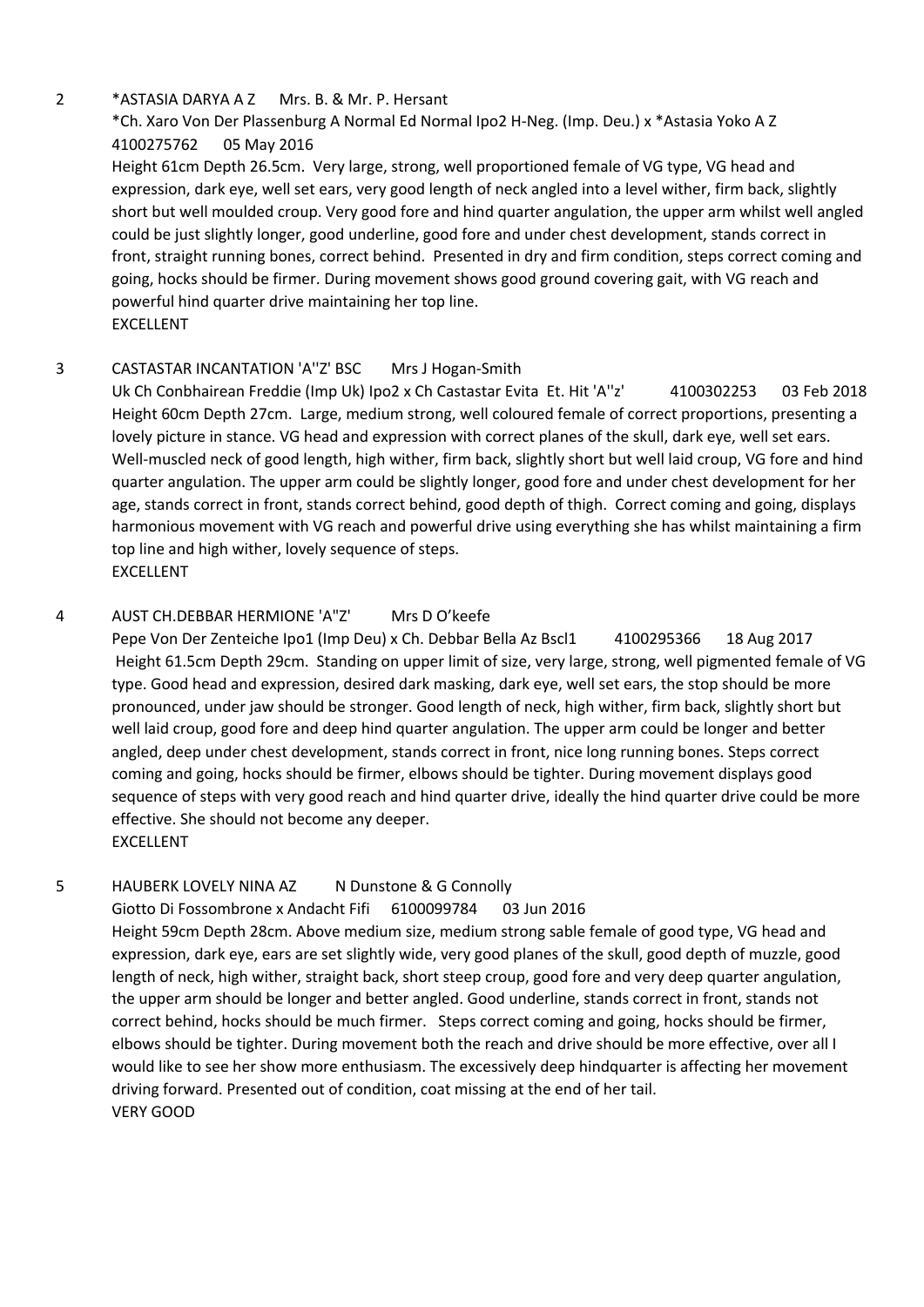Best Bitch \*CINDERHOF ITALIAA AZ J Cathie & K Zimmerle Macho Vom Lamorak x \*Freinhauf Havoc Az 2100506466 29 Sep 2018 Reserve \*ASTASIA DARYA A Z Mrs. B. & Mr. P. Hersant \*Ch. Xaro Von Der Plassenburg A Normal Ed Normal Ipo2 H-Neg. (Imp. Deu.) x \*Astasia Yoko A Z 4100275762 05 May 2016

#### Class 1 Baby Puppy Dog

1 KELINPARK U ARE MAVERICK L A Gregor \*Chili Della Valcuvia (Imp Uk) x \*Kelinpark Nutella Az 2100553929 04 Dec 2020 VERY PROMISING

#### Class 2 Minor Puppy Dog

1 ASTASIA WARNER (AI) Mrs. Brenda & Mr. Peter Hersant \*Xander Vom Grabfeldgau Ipg 2 A Normal Ed Normal(Imp Deu.) x \*Astasia Darya A Z 4100347425 26 Oct 2020 VERY PROMISING

#### Class 3 Puppy Dog

1 KINGLAND LONE RANGER Lorraine King \*Karabach Perfect Storm Az x Cinderhof Charlii Az 2100549998 07 Aug 2020 VERY PROMOSING

#### Class 5 Intermediate Dog

1 \*ASTASIA PACCO AZ Mrs A Drinkwater

\*Conbhairean Karlos A Nn Ed Normal Ipo2 H-Neg (Imp Uk) x \*Astasia Gamba Az 4100321048 20 Apr 2019 Height 66cm Depth 29cm. Very large, strong, well pigmented male of overall good type and slightly elongated proportions. VG masculine head and expression, desired dark masking, dark eye, good length of neck, high wither, firm back, slightly short but well laid croup, very good fore and good hind quarter angulation, slightly long in lower thigh. Slightly short under chest, stands correct in front, clean long bones, stands correct behind, steps correct coming and going, hock joints should be firmer, elbows should be tighter. During movement displays VG sequence of steps with VG reach and hind quarter drive, with good forward propulsion, maintaining a high wither and firm back, presented in firm and dry condition today. VERY GOOD

#### Class 11 Open Dog

1 \*DJANGO VOM TEAM PANONIANSEE 'A' 'ED' L.Martens Kasper Von Tronje x Elipsa Von Panoniansee JR755492 25 Jul 2017 Height 64.5cm Depth 27cm. Large, strong, well pigmented male of slightly elongated proportions and correct German Shepherd type presenting a lovely picture in stance. VG head and expression, medium eye, well set ears, high wither, firm back, slightly short but well laid croup, VG fore and hind quarter angulation, the upper arm whilst well angled could be slightly longer. Good underline, very good fore chest development for his age, stands correct in front, correct behind. Steps correct coming and going, hocks should be firmer, elbows should be tighter. Displays harmonious expansive movement with VG reach and powerful hind quarter drive, maintaining his high wither and firm topline at all speeds. EXCELLENT